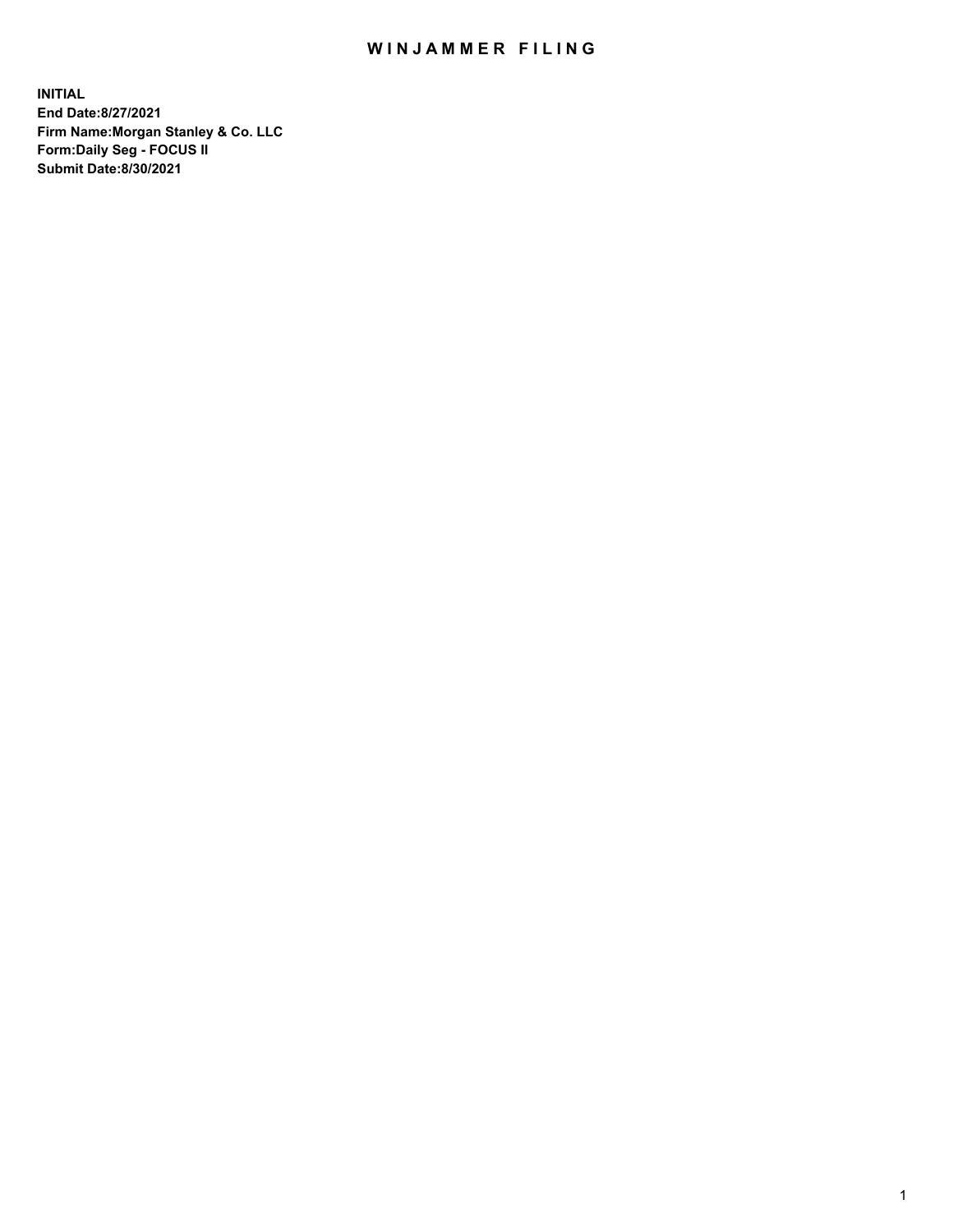**INITIAL End Date:8/27/2021 Firm Name:Morgan Stanley & Co. LLC Form:Daily Seg - FOCUS II Submit Date:8/30/2021 Daily Segregation - Cover Page**

| Name of Company                                                                                                                                                                                                                                                                                                                | <b>Morgan Stanley &amp; Co. LLC</b>                    |
|--------------------------------------------------------------------------------------------------------------------------------------------------------------------------------------------------------------------------------------------------------------------------------------------------------------------------------|--------------------------------------------------------|
| <b>Contact Name</b>                                                                                                                                                                                                                                                                                                            | <b>Ikram Shah</b>                                      |
| <b>Contact Phone Number</b>                                                                                                                                                                                                                                                                                                    | 212-276-0963                                           |
| <b>Contact Email Address</b>                                                                                                                                                                                                                                                                                                   | Ikram.shah@morganstanley.com                           |
| FCM's Customer Segregated Funds Residual Interest Target (choose one):<br>a. Minimum dollar amount: : or<br>b. Minimum percentage of customer segregated funds required:%; or<br>c. Dollar amount range between: and; or<br>d. Percentage range of customer segregated funds required between:% and%.                          | 235,000,000<br><u>0</u><br><u>00</u><br><u>00</u>      |
| FCM's Customer Secured Amount Funds Residual Interest Target (choose one):<br>a. Minimum dollar amount: ; or<br>b. Minimum percentage of customer secured funds required:%; or<br>c. Dollar amount range between: and; or<br>d. Percentage range of customer secured funds required between:% and%.                            | 140,000,000<br><u>0</u><br><u>00</u><br>0 <sub>0</sub> |
| FCM's Cleared Swaps Customer Collateral Residual Interest Target (choose one):<br>a. Minimum dollar amount: ; or<br>b. Minimum percentage of cleared swaps customer collateral required:% ; or<br>c. Dollar amount range between: and; or<br>d. Percentage range of cleared swaps customer collateral required between:% and%. | 92,000,000<br><u>0</u><br><u>00</u><br>00              |

Attach supporting documents CH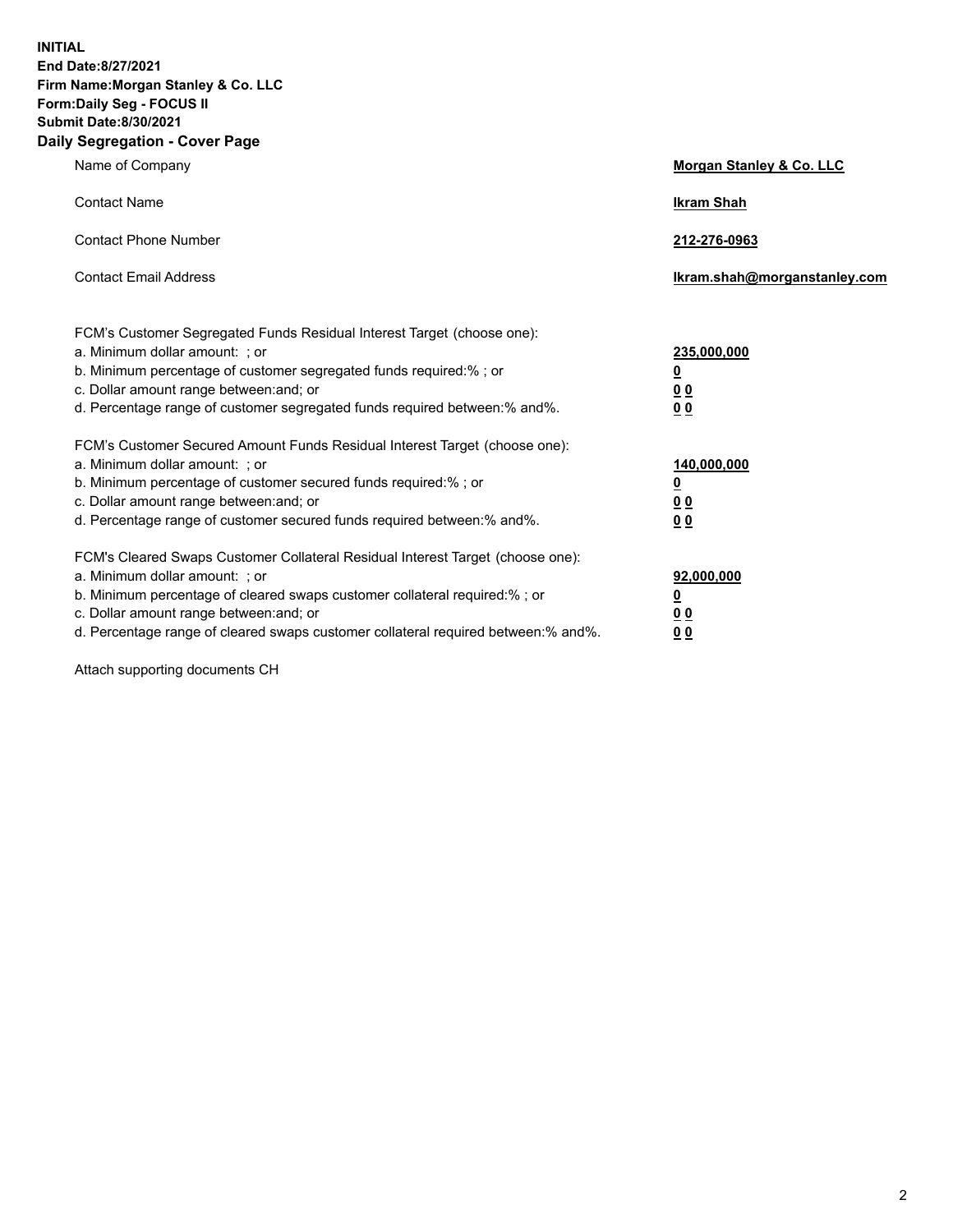## **INITIAL End Date:8/27/2021 Firm Name:Morgan Stanley & Co. LLC Form:Daily Seg - FOCUS II Submit Date:8/30/2021**

## **Daily Segregation - Secured Amounts**

|          | Foreign Futures and Foreign Options Secured Amounts                                                        |                                   |
|----------|------------------------------------------------------------------------------------------------------------|-----------------------------------|
|          | Amount required to be set aside pursuant to law, rule or regulation of a foreign                           | $0$ [7305]                        |
|          | government or a rule of a self-regulatory organization authorized thereunder                               |                                   |
| 1.       | Net ledger balance - Foreign Futures and Foreign Option Trading - All Customers<br>A. Cash                 |                                   |
|          |                                                                                                            | 4,840,626,556 [7315]              |
|          | B. Securities (at market)                                                                                  | 2,049,540,894 [7317]              |
| 2.<br>3. | Net unrealized profit (loss) in open futures contracts traded on a foreign board of trade                  | 992,659,417 [7325]                |
|          | Exchange traded options                                                                                    |                                   |
|          | a. Market value of open option contracts purchased on a foreign board of trade                             | 38,600,560 [7335]                 |
|          | b. Market value of open contracts granted (sold) on a foreign board of trade                               | -22,014,165 [7337]                |
| 4.       | Net equity (deficit) (add lines 1. 2. and 3.)                                                              | 7,899,413,262 [7345]              |
| 5.       | Account liquidating to a deficit and account with a debit balances - gross amount                          | 20,888,509 [7351]                 |
|          | Less: amount offset by customer owned securities                                                           | -19,939,613 [7352] 948,896 [7354] |
| 6.       | Amount required to be set aside as the secured amount - Net Liquidating Equity                             | 7,900,362,158 [7355]              |
|          | Method (add lines 4 and 5)                                                                                 |                                   |
| 7.       | Greater of amount required to be set aside pursuant to foreign jurisdiction (above) or line<br>6.          | 7,900,362,158 [7360]              |
|          | FUNDS DEPOSITED IN SEPARATE REGULATION 30.7 ACCOUNTS                                                       |                                   |
| 1.       | Cash in banks                                                                                              |                                   |
|          | A. Banks located in the United States                                                                      | 370,395,019 [7500]                |
|          | B. Other banks qualified under Regulation 30.7                                                             | 248,772,547 [7520] 619,167,566    |
|          |                                                                                                            | [7530]                            |
| 2.       | Securities                                                                                                 |                                   |
|          | A. In safekeeping with banks located in the United States                                                  | 609,749,519 [7540]                |
|          | B. In safekeeping with other banks qualified under Regulation 30.7                                         | 58,152,328 [7560] 667,901,847     |
|          |                                                                                                            | [7570]                            |
| 3.       | Equities with registered futures commission merchants                                                      |                                   |
|          | A. Cash                                                                                                    | 14,160,745 [7580]                 |
|          | <b>B.</b> Securities                                                                                       | $0$ [7590]                        |
|          | C. Unrealized gain (loss) on open futures contracts                                                        | 375,386 [7600]                    |
|          | D. Value of long option contracts                                                                          | $0$ [7610]                        |
|          | E. Value of short option contracts                                                                         | 0 [7615] 14,536,131 [7620]        |
| 4.       | Amounts held by clearing organizations of foreign boards of trade                                          |                                   |
|          | A. Cash                                                                                                    | $0$ [7640]                        |
|          | <b>B.</b> Securities                                                                                       | $0$ [7650]                        |
|          | C. Amount due to (from) clearing organization - daily variation                                            | $0$ [7660]                        |
|          | D. Value of long option contracts                                                                          | $0$ [7670]                        |
|          | E. Value of short option contracts                                                                         | 0 [7675] 0 [7680]                 |
| 5.       | Amounts held by members of foreign boards of trade                                                         |                                   |
|          | A. Cash                                                                                                    | 4,458,544,041 [7700]              |
|          | <b>B.</b> Securities                                                                                       | 1,381,639,047 [7710]              |
|          | C. Unrealized gain (loss) on open futures contracts                                                        | 992,284,031 [7720]                |
|          | D. Value of long option contracts                                                                          | 38,600,560 [7730]                 |
|          | E. Value of short option contracts                                                                         | -22,014,165 [7735] 6,849,053,514  |
|          |                                                                                                            | [7740]                            |
| 6.       | Amounts with other depositories designated by a foreign board of trade                                     | $0$ [7760]                        |
| 7.       | Segregated funds on hand                                                                                   | $0$ [7765]                        |
| 8.       | Total funds in separate section 30.7 accounts                                                              | 8,150,659,058 [7770]              |
| 9.       | Excess (deficiency) Set Aside for Secured Amount (subtract line 7 Secured Statement<br>Page 1 from Line 8) | 250,296,900 [7380]                |

- 10. Management Target Amount for Excess funds in separate section 30.7 accounts **140,000,000** [7780]
- 11. Excess (deficiency) funds in separate 30.7 accounts over (under) Management Target **110,296,900** [7785]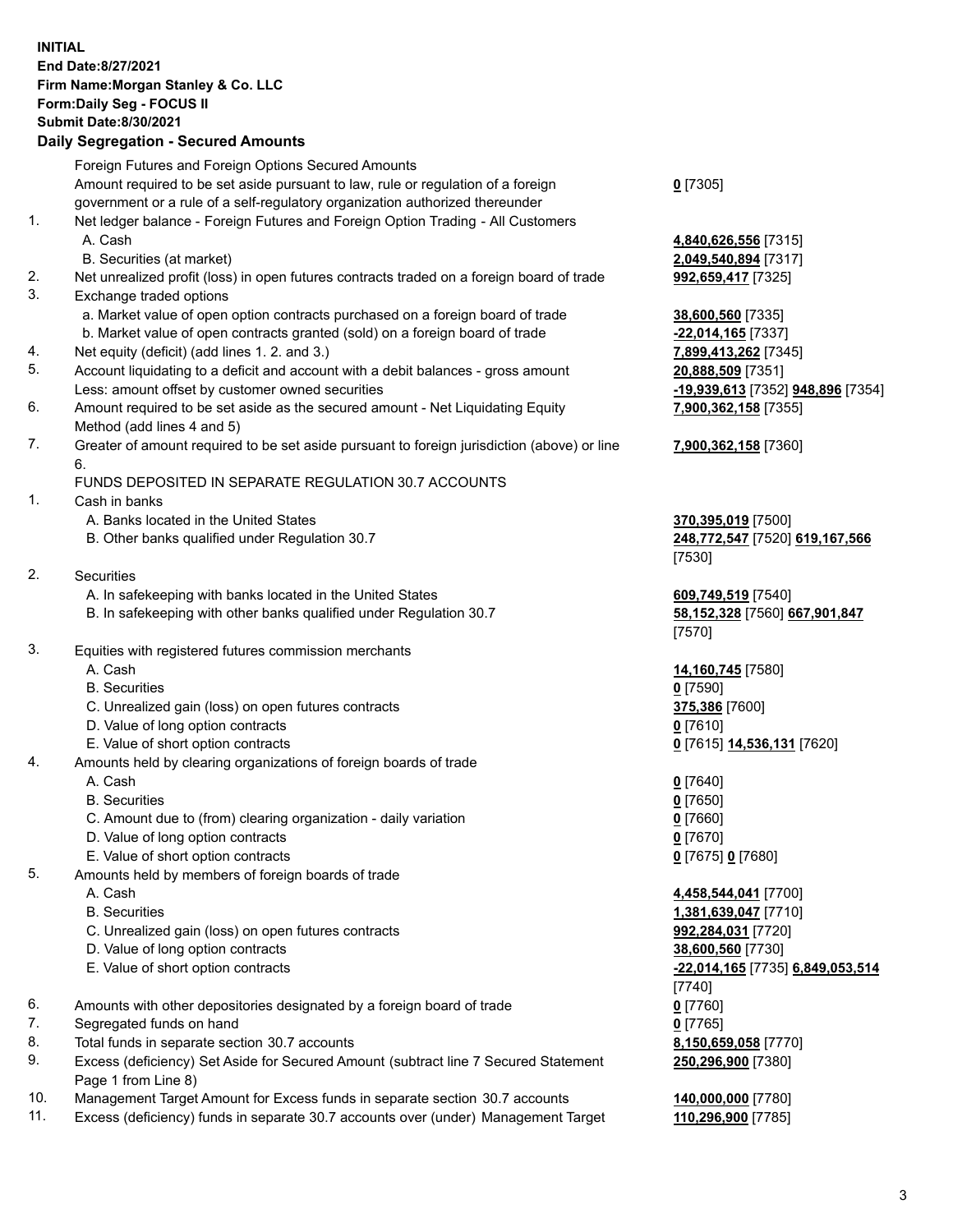**INITIAL End Date:8/27/2021 Firm Name:Morgan Stanley & Co. LLC Form:Daily Seg - FOCUS II Submit Date:8/30/2021 Daily Segregation - Segregation Statement** SEGREGATION REQUIREMENTS(Section 4d(2) of the CEAct) 1. Net ledger balance A. Cash **15,433,148,040** [7010] B. Securities (at market) **7,396,728,665** [7020] 2. Net unrealized profit (loss) in open futures contracts traded on a contract market **2,640,624,406** [7030] 3. Exchange traded options A. Add market value of open option contracts purchased on a contract market **1,075,261,341** [7032] B. Deduct market value of open option contracts granted (sold) on a contract market **-714,727,148** [7033] 4. Net equity (deficit) (add lines 1, 2 and 3) **25,831,035,304** [7040] 5. Accounts liquidating to a deficit and accounts with debit balances - gross amount **188,727,935** [7045] Less: amount offset by customer securities **-186,694,892** [7047] **2,033,043** [7050] 6. Amount required to be segregated (add lines 4 and 5) **25,833,068,347** [7060] FUNDS IN SEGREGATED ACCOUNTS 7. Deposited in segregated funds bank accounts A. Cash **3,605,762,366** [7070] B. Securities representing investments of customers' funds (at market) **0** [7080] C. Securities held for particular customers or option customers in lieu of cash (at market) **2,745,441,681** [7090] 8. Margins on deposit with derivatives clearing organizations of contract markets A. Cash **14,702,924,524** [7100] B. Securities representing investments of customers' funds (at market) **0** [7110] C. Securities held for particular customers or option customers in lieu of cash (at market) **4,499,217,469** [7120] 9. Net settlement from (to) derivatives clearing organizations of contract markets **145,451,103** [7130] 10. Exchange traded options A. Value of open long option contracts **1,075,261,341** [7132] B. Value of open short option contracts **-714,727,148** [7133] 11. Net equities with other FCMs A. Net liquidating equity **10,218,956** [7140] B. Securities representing investments of customers' funds (at market) **0** [7160] C. Securities held for particular customers or option customers in lieu of cash (at market) **0** [7170] 12. Segregated funds on hand **152,069,515** [7150] 13. Total amount in segregation (add lines 7 through 12) **26,221,619,807** [7180] 14. Excess (deficiency) funds in segregation (subtract line 6 from line 13) **388,551,460** [7190] 15. Management Target Amount for Excess funds in segregation **235,000,000** [7194]

16. Excess (deficiency) funds in segregation over (under) Management Target Amount Excess

**153,551,460** [7198]